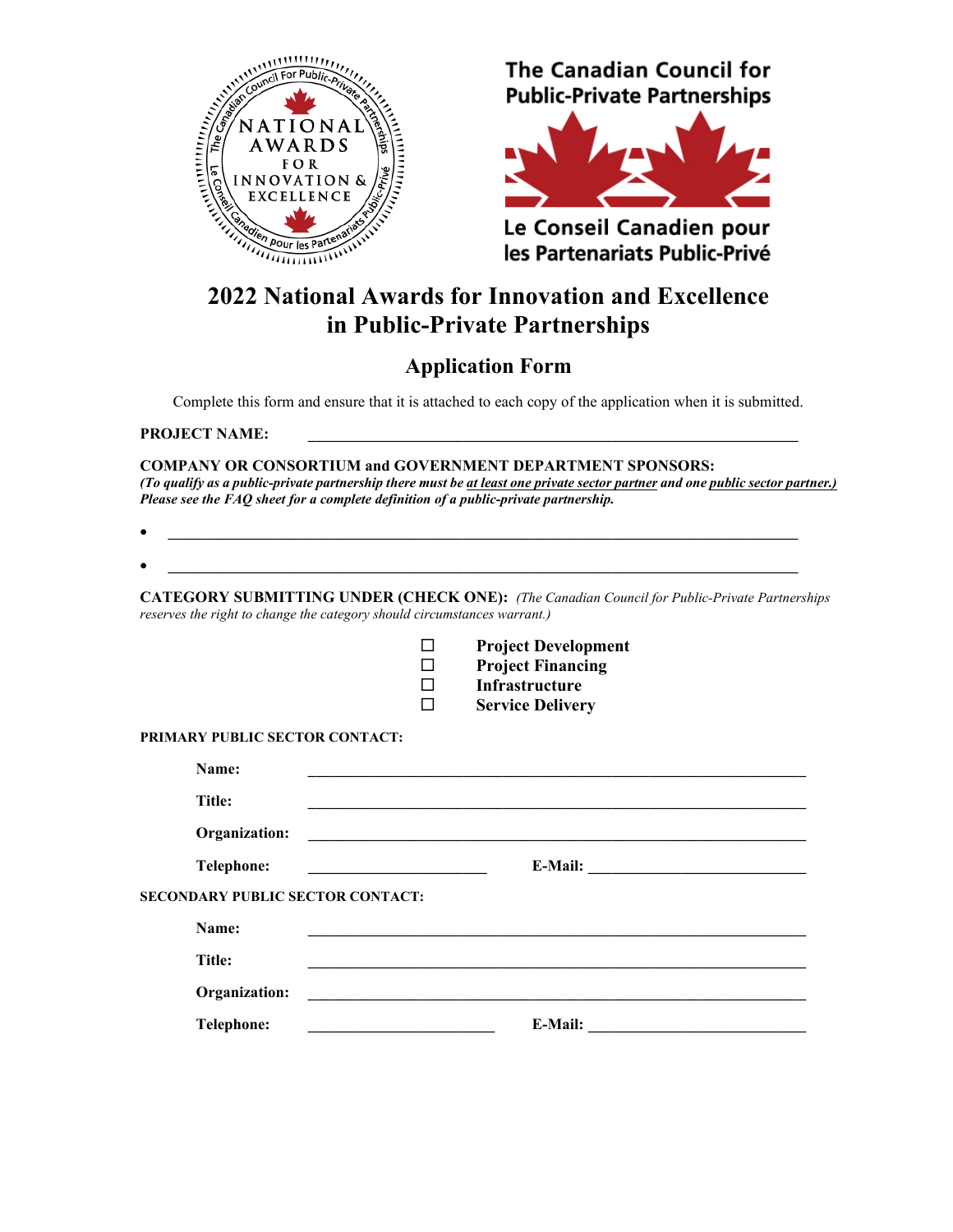#### PRIMARY PRIVATE SECTOR CONTACT:

| Name:                             |                                                                     |
|-----------------------------------|---------------------------------------------------------------------|
| Title:                            |                                                                     |
| Organization:                     | <u> 1989 - Andrea Station Barbara, amerikan personal (h. 1989).</u> |
| Telephone:                        |                                                                     |
| SECONDARY PRIVATE SECTOR CONTACT: |                                                                     |
| Name:                             |                                                                     |
| <b>Title:</b>                     |                                                                     |
| Organization:                     | <u> 1989 - John Stone, amerikansk politiker (d. 1989)</u>           |
| <b>Telephone:</b>                 | E-Mail:                                                             |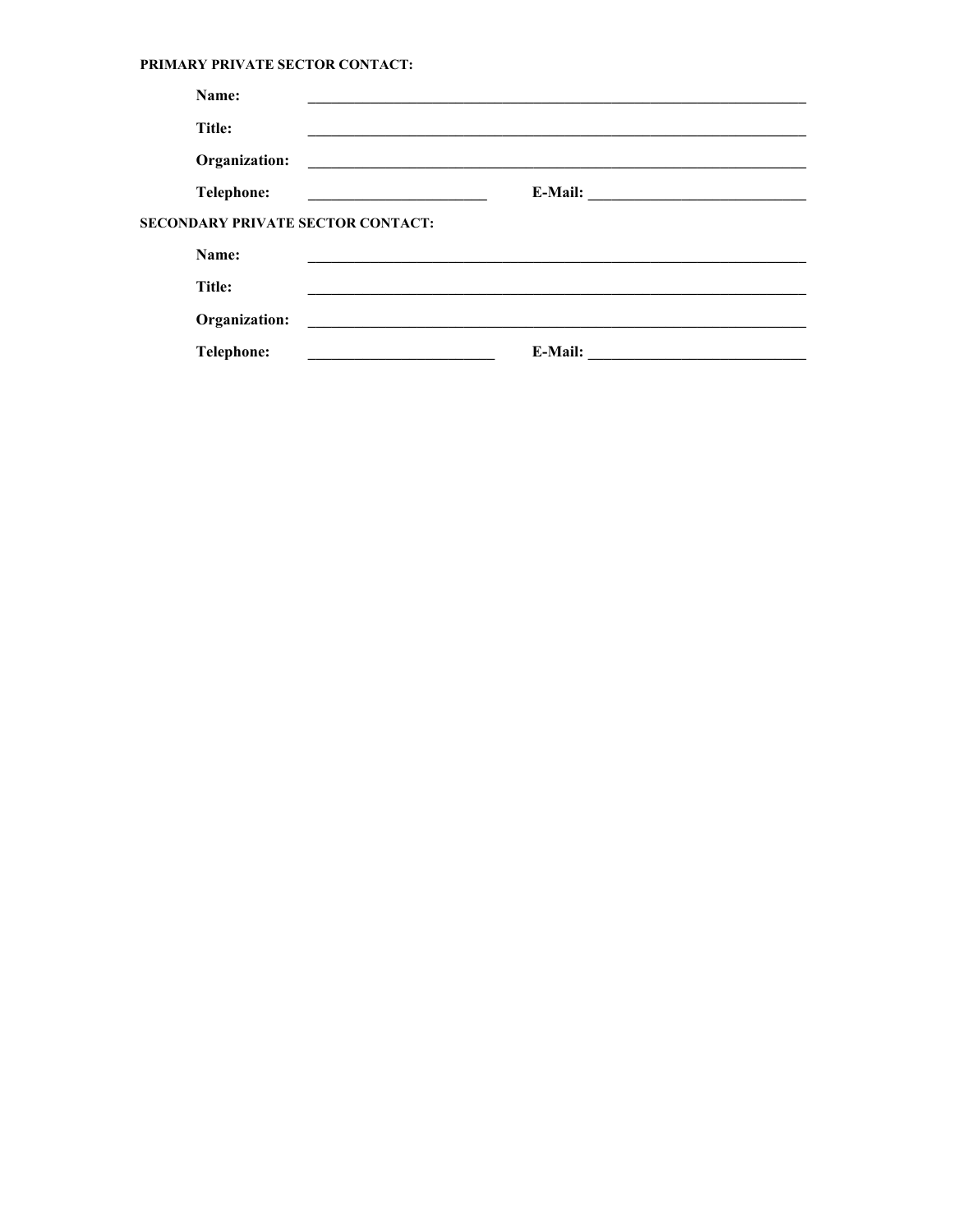

## **PURPOSE**

The Canadian Council Awards For Innovation and Excellence in Public-Private Partnerships were established in 1998 to honour governments and/or public institutions and their private sector partners who have demonstrated excellence and innovation in the establishment of public-private partnerships. The awards are presented annually to showcase Canadian excellence and innovation in project development, financing, service delivery, infrastructure investment and/or generation of economic benefit, which result in enhanced quality of public services and facilities.

## **ANNUAL NATIONAL AWARDS**

Awards are presented annually to public institutions/governments and their private sector partners for outstanding achievement in Canadian public-private partnerships (PPP). Awards may be announced in each of the following categories:

# **Project Development Project Financing Infrastructure Service Delivery**

Winners receive an engraved glass sculpture and have the right to the designation of National Award winner on publications, stationary and future proposal submissions. Winning partnerships will also be advertised through press releases and media coverage.

Winning projects **may be selected to be published as case studies. Should your project be selected, you will need to identify a research contact who will be required to be available to answer questions from the CCPPP researcher. A timeline for the case studies will be provided to the research contact and must be adhered to. Untimely responses will result in significant delays or being dropped as part of the publication process.**

Awards will be announced and presented at the annual National Conference on November  $20 - 21$ , 2022 hosted by The Canadian Council for Public-Private Partnerships and its co-sponsors at the Sheraton Centre Toronto Hotel.

#### **Preconditions to be considered for a CCPPP National Award:**

A project considered for an award by CCPPP must meet three basic requirements:

- 1. The project must be one that is typically overseen by the public sector and one that the public sector would have done traditionally, had it not used a PPP solution. Projects that do not fit into a government's normal activities are not considered public-private partnerships; and
- 2. The project must demonstrate the transfer of risk; and
- 3. The project must demonstrate innovation and/or excellence in its category.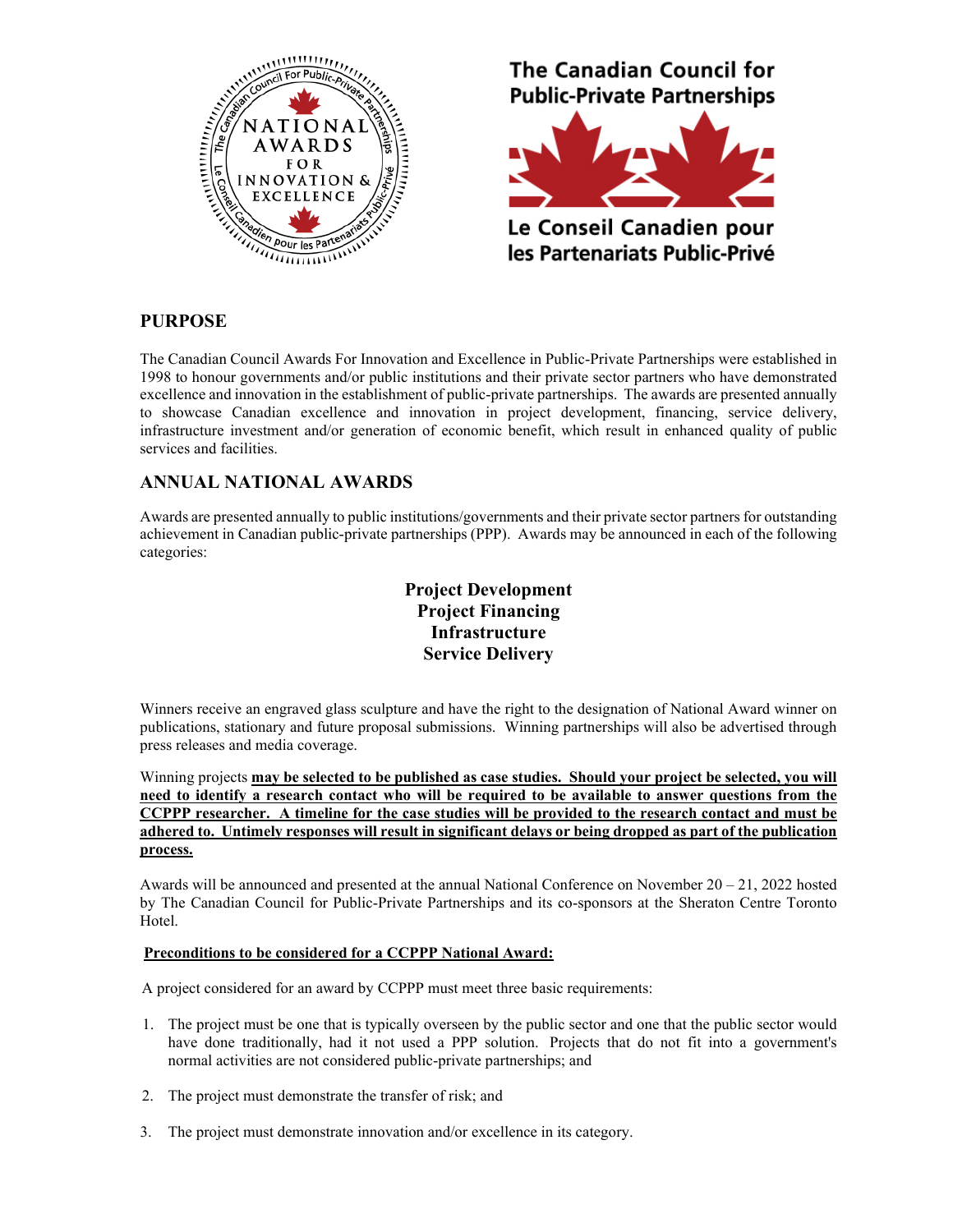All projects must meet these three criteria to be eligible for a CCPPP National Award for Innovation and Excellence. *(Please review any of the previously published Awards Case Studies publications for examples of past Award winning projects.)*

#### **Definition Of Public-Private Partnerships (PPP) and Award Categories**

A Public-Private Partnership is defined as a co-operative venture between the public and private sectors, built on the expertise of each partner, which develops or improves facilities and/or services needed by the public through the appropriate allocation of resources, risks, rewards and responsibilities. Eligible PPP include those which have enhanced the quality, efficiency or effectiveness of public capital projects or operating programs and services including infrastructure (e.g., roads, hospitals, arenas, schools, information technology, etc.) and services benefiting the public.

#### **Guidelines Regarding Completion of the Award Application**

**Length**: While there is no specific page limit to the application, brevity is valued and applicants should not include extensive information that is not relevant to the award category. As a guideline, applications are not expected to exceed 25-30 pages (excluding cover pages, list of project participants, photos and testimonial letters). Very lengthy applications can result in a loss of clarity as to why a project merits a particular award.

**Areas of Focus and Category Requirements:** The application should focus most heavily on matters and sections of the application that are most relevant to the particular award category. For example, financing can be addressed at a very high level for the Project Development, Infrastructure and Service Delivery award categories unless there are particular financing issues that were integral to these awards. The financing details and the process undertaken to secure the financing are very relevant to the Project Financing Award.

At the time of application submission, projects must have achieved certain benchmarks within the particular award category as described below:

**Project Development Award:** Projects applying under the Project Development category must have achieved Financial Close. The application should focus heavily on the development process itself and related activities up to financial close and could include consultations with indigenous peoples and/or community groups, special planning requirements, farsightedness in development concepts, initiatives undertaken to permit the project to proceed, community benefit considerations, negotiations and/or agreements with third parties and other relevant development factors.

**Project Financing Award:** Projects applying under the Project Financing category must have achieved Financial Close. The application should focus heavily on the financing aspects of the project and, in particular, anything that is innovative, unique or challenging rather than elements that can be regarded as being fairly standard for a P3.

**Infrastructure Award**: Projects applying under the Infrastructure category must have achieved Substantial Completion. The application should focus heavily on the process and activities relating to construction and could include, for example, unique features or innovative approaches to address construction challenges, partnering considerations to address issues, environmental management as well as the initial impact of the project on stakeholders. Less focus should be put on the period leading up to financial close.

**Service Delivery Award**: Projects must have been fully operational for at least two years as of the deadline for submission to apply under the Service Delivery category. Exceptions may be considered for projects with a seasonal use or typical start-up period such as a fall opening of a school project. The application should focus heavily on the service delivery aspects of the project including improvement in, or enhancement of, service levels, new service delivery capabilities and the overall impact of the project on users, employees, and the community. Less focus should be put on the period leading up to Substantial Completion.

# **ELIGIBILITY**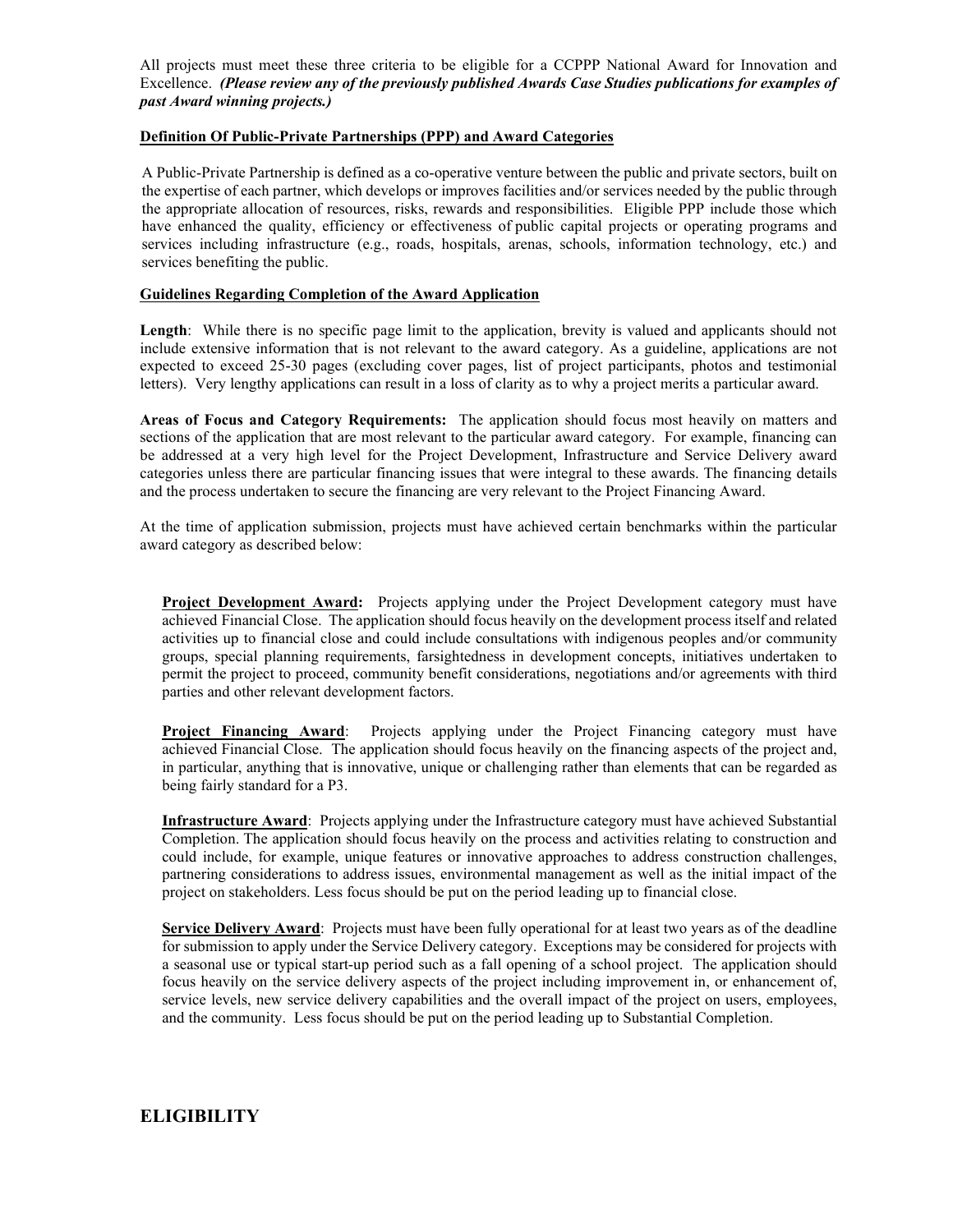Either partner may initiate the application, or a third party may nominate the partnership for an award. A representative of each of the public and private partners must sign the application form.

Applications and nominations must be received from governments (defined as municipal, provincial or federal), public institutions (e.g., hospitals, schools, post-secondary institutions) or non-profit organizations together with their private sector partners for projects or service delivery initiatives in Canada.

## **2022 AWARDS SELECTION CRITERIA**

Applications will be assessed on the following criteria. It is expected that applications will demonstrate several **but not necessarily all** of the following qualities:

- Unique or innovative features
- Particularly noteworthy development process
- Innovative partnering involving multiple entities, first nations, etc.
- Relevance or significance as a model nationally and/or abroad
- Economic benefit (job creation, enhanced economic value, export potential, etc.)
- Measurable enhancement of project quality and/or excellence in service delivery
- Appropriate allocation of risks, responsibilities and returns between partners
- Effective use of financing and/or use of non-traditional sources of revenue
- Cost savings over traditional procurement

## **2022 PRECONDITIONS TO CONSIDERATION OF PROJECTS FOR SELECTION**

The P3 private sector proponent should have been selected through a competitive process. If this did not occur, justification must be provided to indicate why an alternative selection process was used.

The project must meet the test of being a true public-private partnership where there is clearly a public partner(s) and a true private sector partner (s) assuming various levels of risk. **Public-public partnerships will not be considered.**

If a value for service comparison has not been conducted, there should be an explanation of how the public sector made the determination that the PPP alternative was preferable to a traditional delivery model.

## **2022 AWARDS SELECTION PROCESS**

A fully completed application form and any descriptive diagrams or charts must accompany the submission. Signed applications must be submitted electronically no later than **12:00 p.m. Noon (EDT), Thursday, September 15, 2022.**

Only applications provided in an electronic format will be accepted. Applications must be provided in both **Word** and **Adobe Acrobat PDF formats**. Applications should be emailed to [partners@pppcouncil.ca.](mailto:partners@pppcouncil.ca)

Five to six representative high resolution photos (300 dpi; jpg format) must also be submitted to The Council's email address: **[partners@pppcouncil.ca.](about:blank)**

#### **Unless you indicate otherwise, these photos may be used for media relations about the Awards and other CCPPP initiatives as well as in the CCPPP Canadian P3 Spectrum project database.**

The Canadian Council for Public-Private Partnerships will appoint an expert selection panel of knowledgeable and objective Canadian leaders to review the applications against the criteria and select the winners. Awards will be presented at a luncheon in Toronto on Monday, November 21, 2022 during the National Annual Conference of The Canadian Council for Public-Private Partnerships.

## **Only Award recipients** will be notified.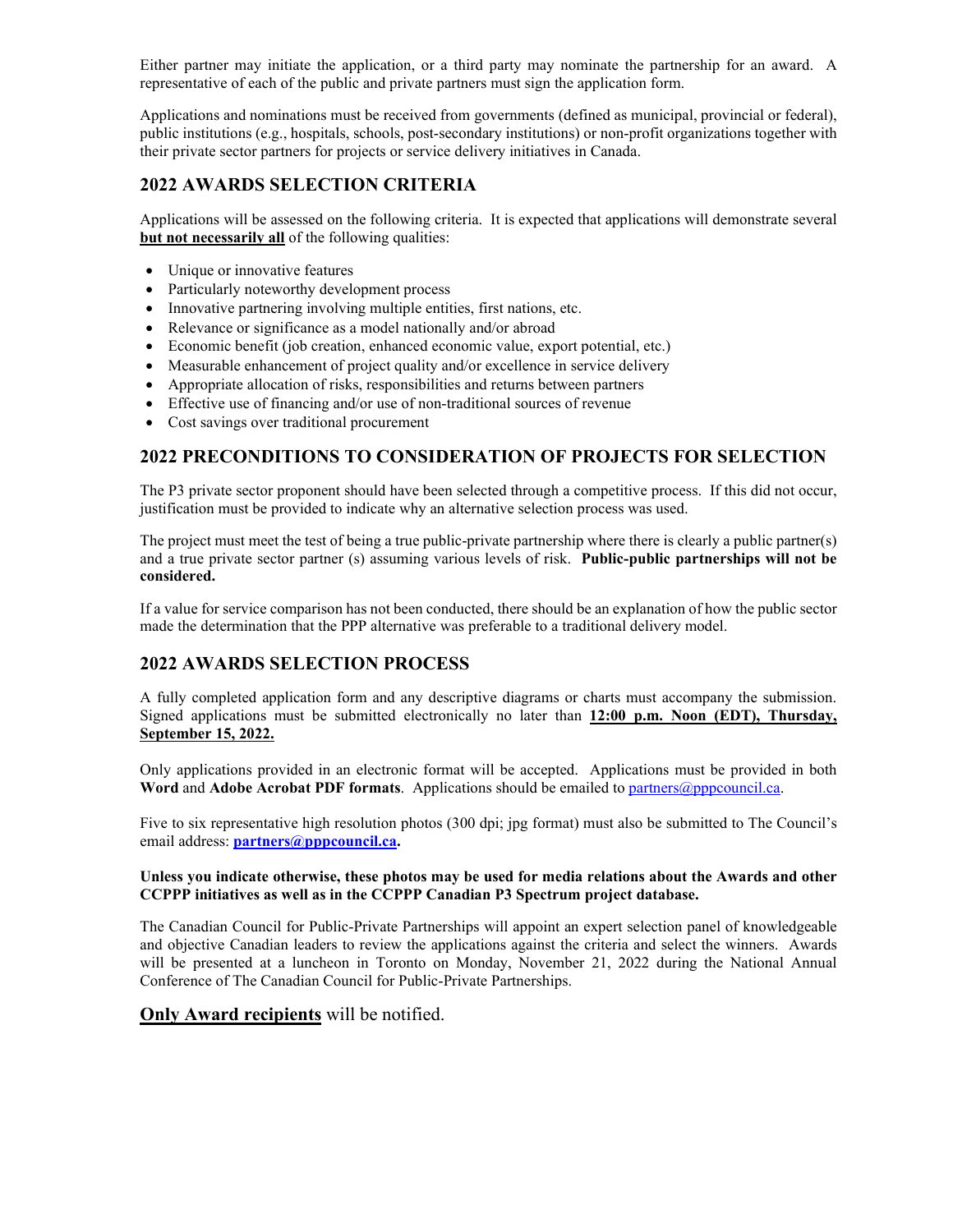![](_page_5_Picture_0.jpeg)

**The Canadian Council for Public-Private Partnerships** 

![](_page_5_Picture_2.jpeg)

Le Conseil Canadien pour les Partenariats Public-Privé

# **The Canadian Council for Public-Private Partnerships**

# **Application for the**

# **2022 National Awards for Innovation & Excellence in Public-Private Partnerships**

# **HOW TO ENTER**

1. Complete the Application Form. Both a public and private sector representative of the partnership must sign off. A separate application form must be completed for each project initiative submitted for entry. Applications will be judged on the quality, not the quantity of the submission, as well as the match with the criteria noted.

Indicate on the Application Form the award category for which the project is being submitted. While The Canadian Council for Public-Private Partnerships only awards **Gold** and **Silver** in the main categories indicated, it does from time to time, present an **Award of Merit** to projects deemed to be exemplary in certain areas, but which may not merit a Gold or Silver in the selected category. The Council also reserves the right to change the designation of a project category if circumstances warrant.

## **There is no entry fee.**

2. Please provide electronic versions with one copy in **Word Format** and the second in **Adobe Acrobat PDF.**

## **Applications must be submitted to:**

**The Canadian Council for Public-Private Partnerships**

**Re: 2022 National Awards**

**E-Mail: [partners@pppcouncil.ca](mailto:partners@pppcouncil.ca)**

- 3. Participants must submit  $5 6$  high resolution digital photographs in jpg format which visually represent your project.
- 4. Deadline is **12:00 p.m. Noon, (EDT), Thursday, September 15, 2022.**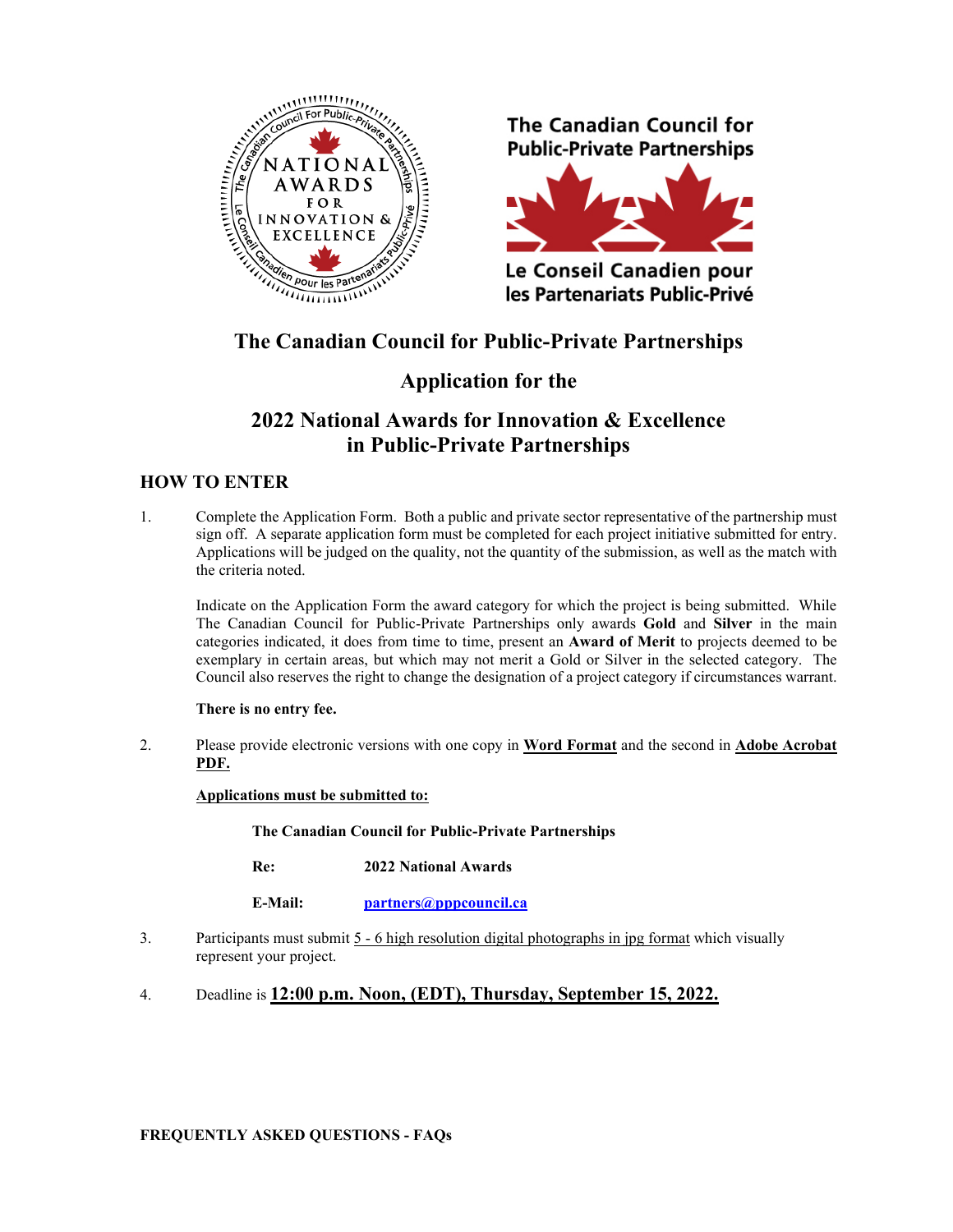#### **1. What constitutes a public-private partnership?**

A Public-Private Partnership is defined as a co-operative venture between the public and private sectors, built on the expertise of each partner, which develops or improves facilities and/or services needed by the public through the appropriate allocation of resources, risks, rewards and responsibilities. Eligible PPP include those, which have enhanced the quality, efficiency or effectiveness of public capital projects or operating programs and services including infrastructure (e.g., roads, arenas, schools, information technology, etc.) and services benefiting the public.

The PPP private sector proponent should have been selected through a competitive process. If this did not occur, justification must be provided to indicate why an alternative selection process was used.

The project must meet the test of being a true public-private partnership where there is clearly a public partner(s) and a true private sector partner (s) assuming various levels of risk. **Public-public partnerships will not be considered.**

If applicable, cost savings over traditional delivery should be demonstrated. If a value for service comparison has not been conducted, there should be an explanation of how the public sector made the determination that the PPP alternative was preferable to a traditional delivery method.

Please go to the CCPPP website, [www.pppcouncil.ca](about:blank) and select the Awards tab to view definitions about PPP.

#### **2. What is a public-sector partner?**

A public-sector partner will be the partner from the public sector, for example a level of government, federal, provincial or municipal, a public institution, such as a school, hospital or post-secondary institution or a non-profit or not for profit corporation.

#### **3. What is a private-sector partner?**

A private-sector partner will be a company, which operates solely in the private sector, be it a partnership, joint venture or incorporated entity.

#### **4. Does a contracting out arrangement between a public-sector entity and a private sector entity constitute a public-private partnership?**

No, this is not a true public-private partnership as there is no sharing, by both partners, of resources, risks and rewards.

#### **5. If a partner provides a grant or a financial commitment is made, but there is no other active involvement by one or more partners, can this be considered a public-private partnership?**

A grant from a level of government  $or$  a straight financial commitment without involvement from the</u> private or public sector partner or partners cannot be considered a public-private partnership. There must be a mutual decision making process which pertains directly to a public-private partnership at all stages.

#### **6. How many public and private partners constitute a public-private partnership?**

There is no limit to the number of public and private partners that can be involved in the partnership. However, there must be at least **one public** and **one private** partner, each sharing in the appropriate allocation of resources, risks and rewards in the nominated project.

#### **7. Who can I call to clarify whether our public-private partnership meets the criteria or if we have any other questions regarding our application?**

Please contact Carla Walmsley, the 2022 Awards Coordinator, at 416-861-0500 or  $partners@pppcountil.ca$  if you have any questions or concerns regarding your 2022 Awards. submission.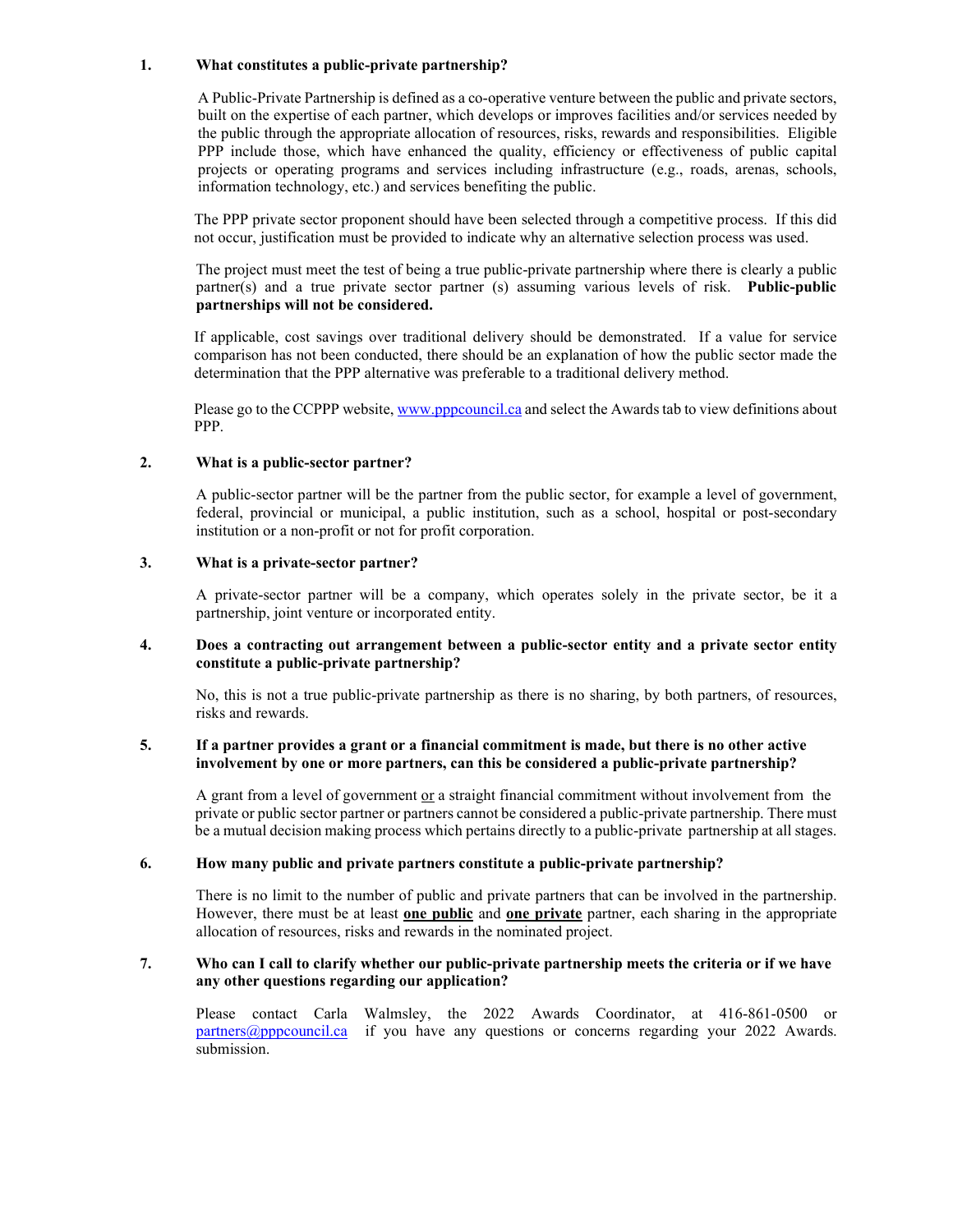## **EXECUTIVE SUMMARY**

**(One – two pages maximum which briefly describes the major highlights of your project with particular emphasis on the attributes of the project which reflect the category the project is being submitted for.)**

| Project name                        |  |
|-------------------------------------|--|
| Partners                            |  |
| P3 model                            |  |
| Agreement duration                  |  |
| Project status (e.g. under          |  |
| construction, in maintenance phase  |  |
| $etc.$ )                            |  |
| Short Description/rationale for the |  |
| project                             |  |
| Total project cost                  |  |
| Brief description of Financing      |  |
| arrangements, payment structure     |  |
| etc.,                               |  |
| 2-3 Highlights of other project     |  |
| characteristics                     |  |
| 2-3 Key risk allocations            |  |
| Cost savings/value for money        |  |
| 2-3 Highlights of innovative        |  |
| features                            |  |
| 2-3 Highlights of Public Benefits   |  |
| (local community and ESG            |  |
| benefits)                           |  |
| Required for Project Development,   |  |
| Infrastructure and Service Delivery |  |
| categories only.                    |  |
| Provide URL where additional        |  |
| project documents and contracts     |  |
| can be located.                     |  |
| Summary of rationale why Project    |  |
| merits consideration for an award   |  |
| in the category applied for.        |  |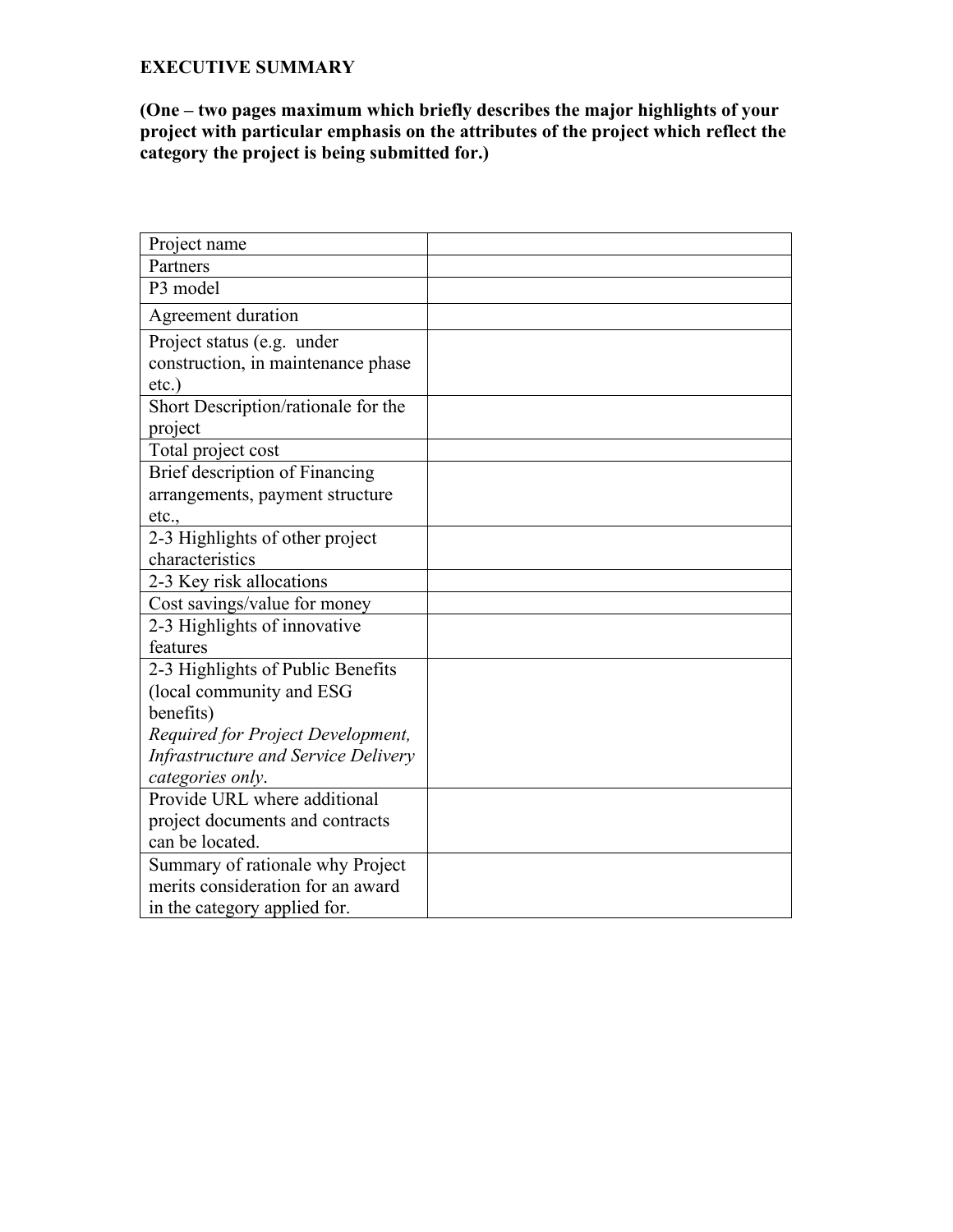# **DETAILED PROJECT INFORMATION**

#### **1. Overview of the Project**

- a. Background
- b. Rationale for the project
- c. Government objectives

#### **2. Description of the Project**

#### **3. Procurement process**

- a. Rationale for choosing a P3 over a traditional procurement model
- b. Detailed competitive process
- c. Timelines for procurement
- d. Process fairness

## **4. Structure of the Partnership**

- a. Overall structure, including a diagram showing the relationship among the different entities;
- b. Allocation of responsibilities between the partners.

#### **5. Project Financing**

- a. Highlights on financing capital costs (equity/grants/types of debt)
- b. Payments to proponent during construction and operations
- c. Revenue sharing (if applicable)
- d. Lenders or types of lenders and how selected
- e. Other (eg. deal flexibility, innovative features, etc.)

#### **6. Cost savings/Value for money**

### **7. Submission Category Detailed Requirements (in particular, please focus on why the project or service merits an award in the category applied for)**

| <b>Project Development</b>                    | <b>Project Financing</b>                         |  |  |
|-----------------------------------------------|--------------------------------------------------|--|--|
| Additional detail on the consultation and     | Additional detail on Financing Capital Costs     |  |  |
| development process and key challenges that   | (Equity/grants/types of debt)                    |  |  |
| were overcome                                 |                                                  |  |  |
| Key initiatives that were implemented during  | Payment structures and revenue sharing, if       |  |  |
| the development process to facilitate the     | applicable                                       |  |  |
| project (agreements with First Nations,       |                                                  |  |  |
| pooling arrangements with multiple sponsors,  |                                                  |  |  |
| etc)                                          |                                                  |  |  |
| Unique or new features applied to the P3      | Unique or new financing features applied to the  |  |  |
| model or project development considerations   | P3 model                                         |  |  |
| that were innovative                          |                                                  |  |  |
| Any challenging environmental, safety or      | Why the selected structure was the most          |  |  |
| similar initiatives implemented to facilitate | efficient method of financing (include key       |  |  |
| project development                           | lender requirements)                             |  |  |
| Other development related matters that make   | Other (deal flexibility, innovation, market      |  |  |
| the project noteworthy                        | response, etc.) that makes the project financing |  |  |
|                                               | noteworthy                                       |  |  |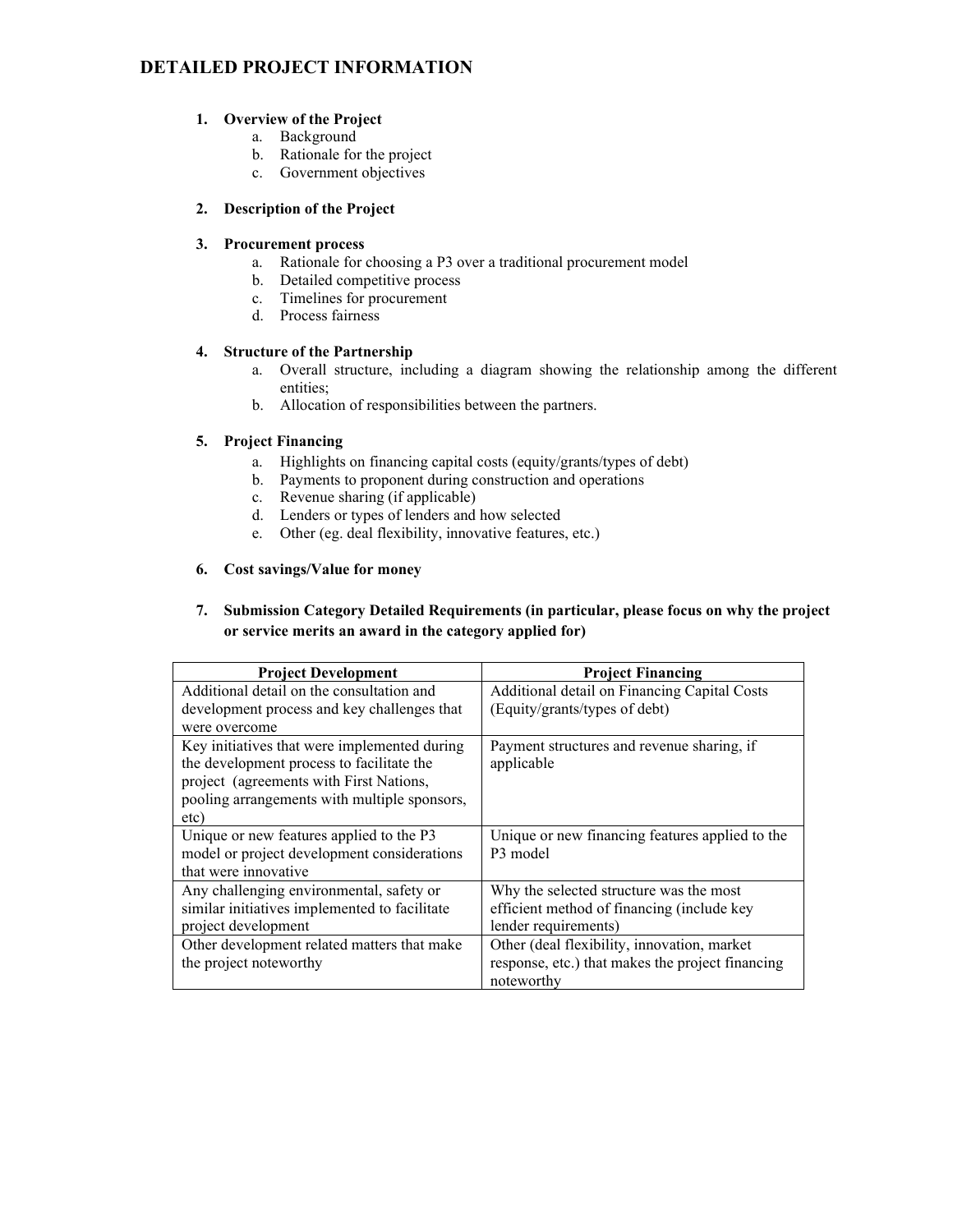| Infrastructure                                  | <b>Service Delivery</b>                         |  |  |
|-------------------------------------------------|-------------------------------------------------|--|--|
| Unique project design features or benefits      | Outcomes on enhancement of service such as      |  |  |
|                                                 | surveys on user satisfaction                    |  |  |
| Development/construction                        | Improvements in service delivery or potential   |  |  |
| schedule and features                           | benefits to users                               |  |  |
| Partnership advantages or strengths brought to  | Unique or new service delivery capabilities or  |  |  |
| project                                         | innovations                                     |  |  |
| Innovations implemented to overcome             | Partnership challenges or improvements once in  |  |  |
| engineering or construction challenges          | operational mode                                |  |  |
| Other features (e,g,, innovation) that make the | Other features (e.g., innovation) that make the |  |  |
| project noteworthy                              | project noteworthy                              |  |  |

### **8. Risk allocation**

- a. Allocation of risks and returns between the partners;
- b. Performance management/monitoring.

### **9. Communications**

- a. Between the partners
- b. With the public prior to and during the project
- c. Description of any disputes and how they were resolved

## **10. Labour Transition Impact (if applicable)**

- a. Labour transition impact
- b. Applicability to other jurisdictions
- c. Other considerations

## **11. Lessons learned from undertaking this project. Please provide details of:**

- a. Aspects of the process contributing to the project's success and why
- b. Aspects of the process that could be improved for the benefit of future similar projects.

## **12. Public Benefits (To be provided only for applications in the Project Development, Infrastructure and Service Delivery categories)**

- a. Local community benefits
- b. Environmental, Social, and Governance (ESG) benefits (including, where possible, key performance indicators and quantitative data supporting claimed benefits)

## **13. Rationale for Award in Category applied for and Concluding Comments.**

#### **\*\*\*\*\*\*\*\*\*\*\*\*\*\*\*\*\*\*\*\*\*\*\*\*\*\*\*\*\*\***

## **TESTIMONIALS**

**Public Sector:** Please provide a detailed letter expressing the value of this project to the public sector and why the project excelled in the category applied for. The letter must show more than support for the project and provide a clear indication that the PPP process has been instrumental in the success of the project. The letter must be signed by a senior public sector official.

**Private Sector:** Please provide a letter expressing how the partnership with the public sector has been of value to the private sector project proponents and why the project excelled in the category applied for. The letter must detail more than support for the project and must be signed by a senior member of the private sector proponent.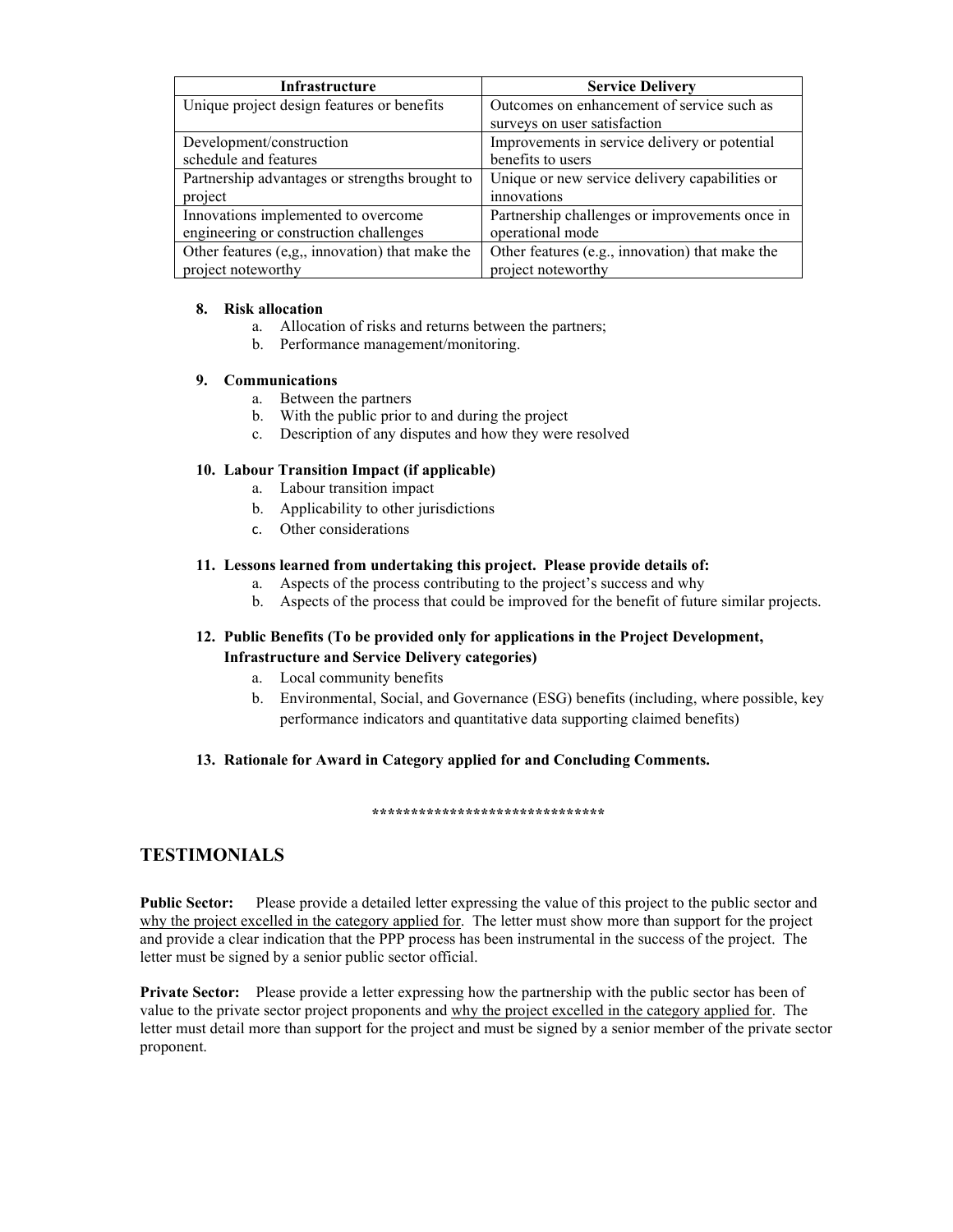## **LIST OF PARTICIPANTS AND CONSULTANTS INVOLVED**

*List names, titles, and roles of organizations actively involved in the public-private partnership. These will be contacts other than the primary public and private sector proponents. For the public sector, this may include, process advisors, financial advisors, outside legal counsel, process auditor, etc. depending on the significance of their role and the nature of award being applied for. For the private sector, please list the team members and roles, which made up the proponent including major sub-contractors. (Use additional pages if necessary to list major participants.)*

| Name:                                                                               |                                                                                                                       |  |  |  |
|-------------------------------------------------------------------------------------|-----------------------------------------------------------------------------------------------------------------------|--|--|--|
| Title:                                                                              |                                                                                                                       |  |  |  |
| Organization:                                                                       | (Must provide the full and correct legal name of the organization)                                                    |  |  |  |
| Role:                                                                               |                                                                                                                       |  |  |  |
| Telephone:                                                                          | <u> 1989 - Johann Barbara, martin da basar da basar da basar da basar da basar da basar da basar da basar da basa</u> |  |  |  |
| Name:                                                                               | *******************************                                                                                       |  |  |  |
| Title:                                                                              |                                                                                                                       |  |  |  |
| Organization:<br>(Must provide the full and correct legal name of the organization) |                                                                                                                       |  |  |  |
| Role:                                                                               |                                                                                                                       |  |  |  |
| <b>Telephone:</b>                                                                   | <u> 1980 - Johann John Stein, markin santa a</u>                                                                      |  |  |  |
|                                                                                     | ********************************                                                                                      |  |  |  |
| Name:                                                                               |                                                                                                                       |  |  |  |
| <b>Title:</b>                                                                       |                                                                                                                       |  |  |  |
| Organization:<br>(Must provide the full and correct legal name of the organization) |                                                                                                                       |  |  |  |
| Role:                                                                               |                                                                                                                       |  |  |  |
| <b>Telephone:</b>                                                                   |                                                                                                                       |  |  |  |
| Legal Advisors:<br><b>For Public Sector Partners</b>                                |                                                                                                                       |  |  |  |
| <b>For Private Sector Partners</b>                                                  |                                                                                                                       |  |  |  |
|                                                                                     |                                                                                                                       |  |  |  |

**Please Print**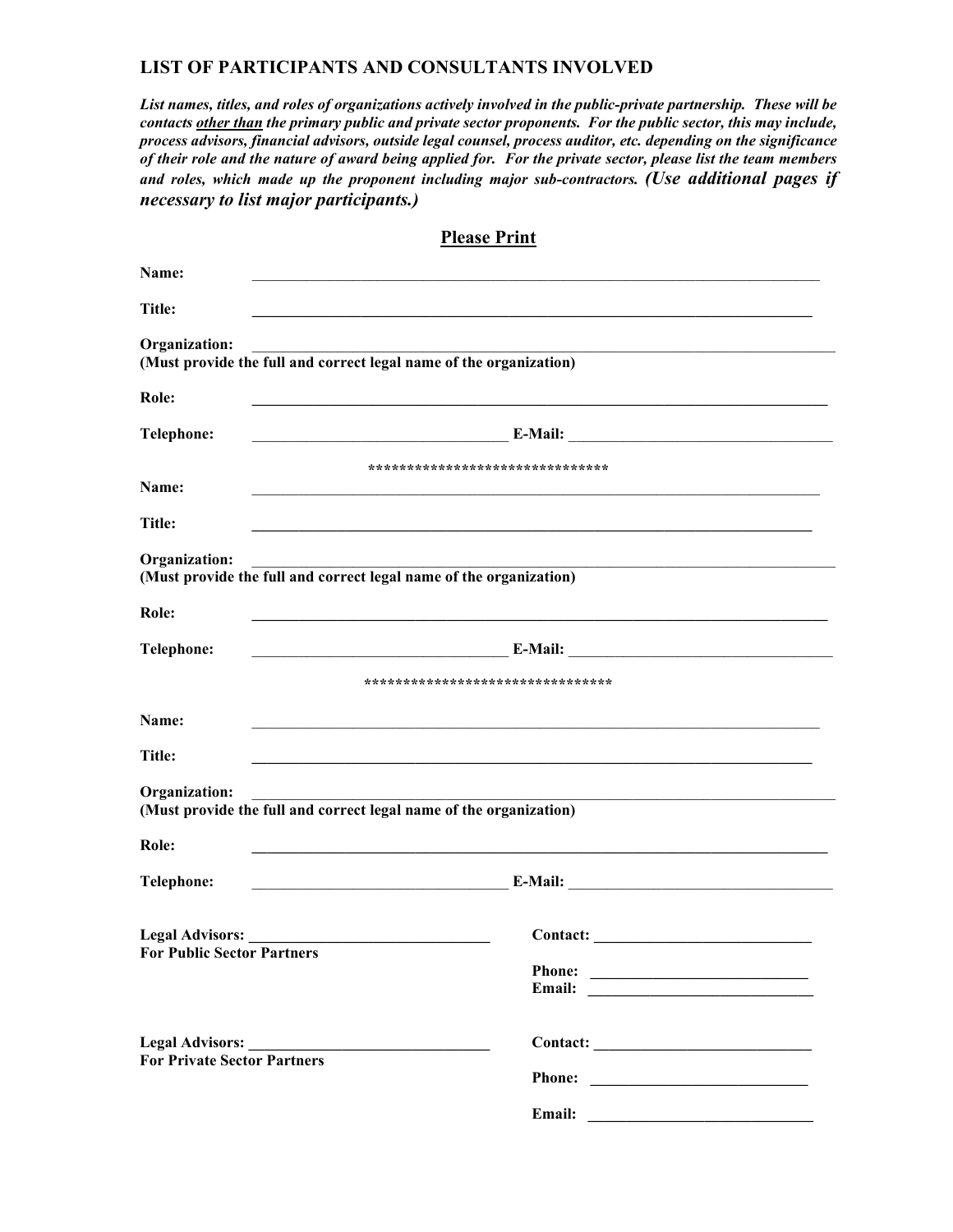# **SIGN OFF PAGE**

Your signature on this application form will signify your participation in the 23rd annual National Awards for Innovation and Excellence in Public-Private Partnerships. Should your entry become a winning project it may be selected to be included in the annual Awards Case Studies publication.

If requested by CCPPP, you agree, by your signature, to participate fully in the production of an Awards Case Study and to designate someone from your organization to act as the research contact and speak with authority to provide all non-proprietary information in a timely manner requested by the researcher on all aspects of the project which will be produced as a case study. **A timeline for the case study will be provided and must be adhered to by participants in the case study.**

Unless otherwise indicated in writing, photos that you supply may be used for media relations about the Awards and other CCPPP initiatives as well as in the CCPPP Canadian P3 Spectrum project database**.**

Some or all of the following activities related to the documentation of the **entire project as an Awards Case Study will be required**:

- **Telephone and/or in person interviews with a researcher; and**
- **Provision of additional non-proprietary information not included in the award application either verbally or in writing as required by the researcher.**
- **Research takes place over the period of December to April. Research contact must be available during this timeframe.**

A draft of the case study will be shared with both the public and private sector proponents to verify that the information is correct.

The Canadian Council for Public-Private Partnerships will assign the researcher.

|               | <b>Signature: Public Sector Proponent</b>                                                                              |  | <b>Signature: Private Sector Proponent</b>                                                                                                                                                                                    |
|---------------|------------------------------------------------------------------------------------------------------------------------|--|-------------------------------------------------------------------------------------------------------------------------------------------------------------------------------------------------------------------------------|
| Name (Print): |                                                                                                                        |  |                                                                                                                                                                                                                               |
| Title:        | <u> 1989 - Johann John Stone, mars eta biztanleria (h. 1989).</u>                                                      |  |                                                                                                                                                                                                                               |
| Organization: |                                                                                                                        |  | the control of the control of the control of the control of the control of the control of the control of the control of the control of the control of the control of the control of the control of the control of the control |
| <b>Phone:</b> | <u> 1990 - Johann Barbara, martin amerikan basal dan berasal dan berasal dalam basal dalam basal dalam basal dala</u>  |  | the control of the control of the control of the control of the control of the control of the control of the control of the control of the control of the control of the control of the control of the control of the control |
| E-Mail:       |                                                                                                                        |  |                                                                                                                                                                                                                               |
|               | <b>Signature: Provincial PPP Agency (if applicable)</b>                                                                |  |                                                                                                                                                                                                                               |
| Name (Print): | <u> 1989 - Johann Barbara, martin da kasas a</u>                                                                       |  |                                                                                                                                                                                                                               |
| Title:        | <u> 1919 - Johann John Harry Harry Harry Harry Harry Harry Harry Harry Harry Harry Harry Harry Harry Harry Harry H</u> |  |                                                                                                                                                                                                                               |
| Organization: | <u> 1989 - Jan Barbara, margaret eta biztanleria (h. 1989).</u>                                                        |  |                                                                                                                                                                                                                               |
| <b>Phone:</b> |                                                                                                                        |  |                                                                                                                                                                                                                               |
| E-Mail:       |                                                                                                                        |  |                                                                                                                                                                                                                               |